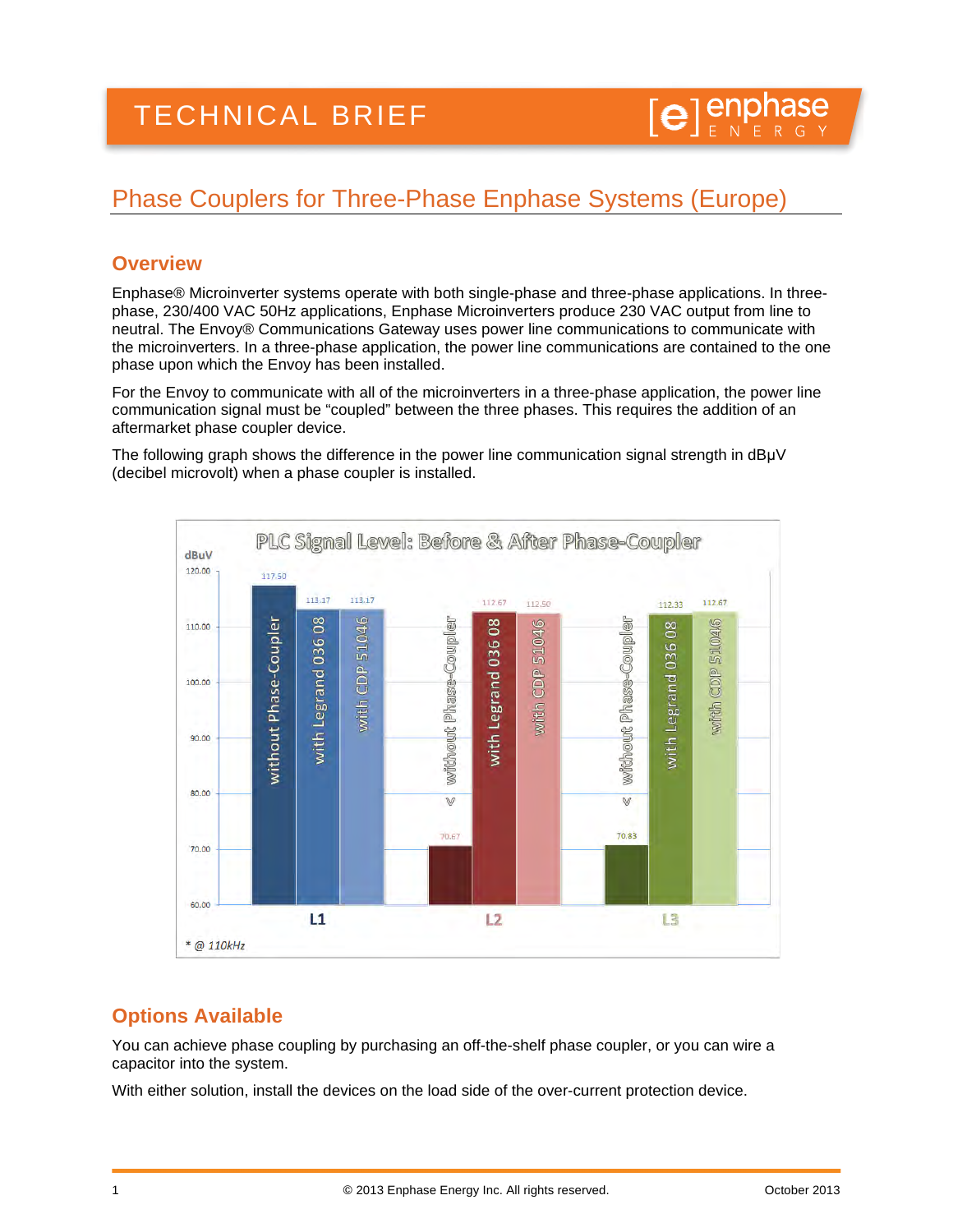## Option 1: Phase Coupler

The following off-the-shelf phase communication coupling device is easy to use and is readily available at home automation retailers.

The Legrand unit has been used successfully in Europe. Please contact your local retailer to check for availability and use in your region.

**Legrand 036-08 Phase Coupler**